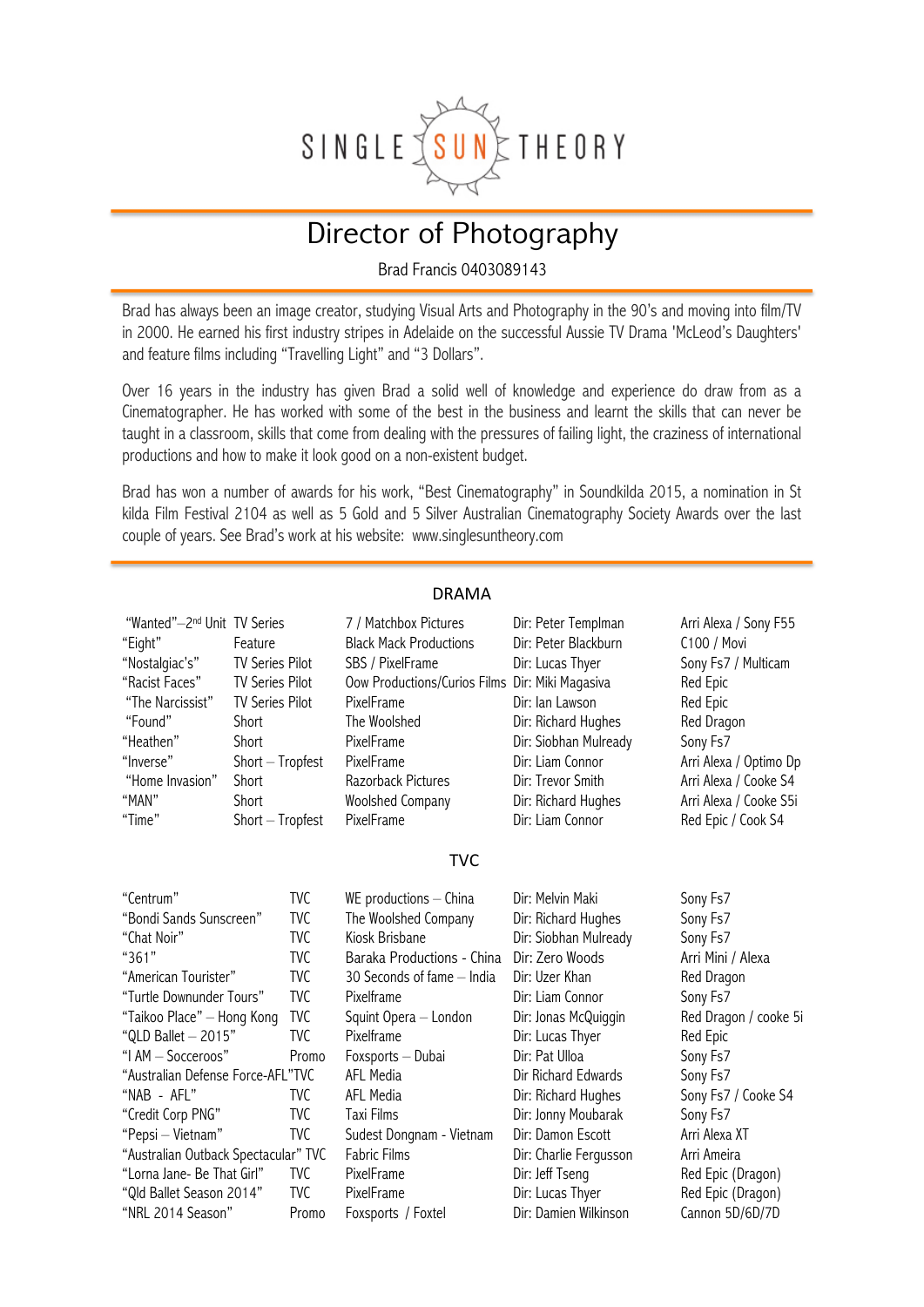### TVC

| "Rescue Mum"                         | TVC   | Rescue Mum            | Dir: Maelle Moreau     | Red Epic            |
|--------------------------------------|-------|-----------------------|------------------------|---------------------|
| "Queen Essence"                      | TVC   | <b>SPEC</b>           | Dir: Robbie Porter     | Red Epic / Lomo ANA |
| "Moviworld Xmas"                     | TVC   | Two Little Indians    | Dir: Hayley Macfarlane | Red Epic            |
| "Brisbane Wheel"                     | Promo | Chanel 7 Promo        | Dir: James Davidson    | Canon 6D / 5d IR    |
| "Australia Zoo – Cubs"               | TVC   | <i>Ipermedia</i>      | Dir Travis Hunt        | Red Epic            |
| "Moviworld - Fright Nights"          | TVC   | Two Little Indians    | Dir: Hayley Macfarlane | Red Epic            |
| "Warnie Winter"                      | Promo | Foxtel                | Dir: Drew Morrison     | Arri Alexa          |
| "Qld Ballet $-$ 2014"                | TVC   | PixelFrame            | Dir: Lucas Thyer       | Red Epic            |
| "NRL-Every Moment Matters" Promo     |       | Foxsports             | Dir: Damien Wilkinson  | Arri Alexa          |
| "Budget Direct-Aliens" TVC - CAM OPP |       | Liquid Animation      | Dir/Dop: Damon Escott  | Red Epic            |
| "James Horwell"                      | Promo | Foxsports             | Dir: Martin Moynihan   | Arri Alexa          |
| "A-League Fire"                      | Promo | Foxsports             | Dir: Age Rappell       | Arri Alexa          |
| "Olympic Body"                       | Promo | Foxsports             | Dir Age Rappell        | Red Epic            |
| "Yamaha - it's Magic"                | TVC . | SquareBox - Indonesia | Dir: Damon Escott      | Red Epic            |
| "Andersen's -iDesign"                | TVC   | Taxi Films            | Dir: Damon Escott      | Red One             |
| "Yamaha Alien"                       | TVC   | SquareBox - Indonesia | Dir: Damon Escott      | Red One MX          |
| "A-League - Most Wanted"             | Promo | Foxsports             | Dir: Age Rapell        | Red One MX          |
| "Big Bash"                           | Promo | Foxsports             | Dir: Drew Morrison     | Red MX              |
| "French Open"                        | Promo | Foxsports             | Dir: Age Rappell       | Phantom / 7D        |
| "Friday Night Fights"                | Promo | Foxsports             | Dir: Age Rappell       | Canon 5D            |

## Documentary / Profile Story

| "NITV- Art"                 | <b>TV Series</b> | Wild Bear Entertainment | Dir: Douglas Watkin | Canon 6D      |
|-----------------------------|------------------|-------------------------|---------------------|---------------|
| "James Horwell"             | Profile          | Foxsports               | Dir: Ryan Smith     | Canon 5D M2   |
| "Paul Burt"                 | Profile          | 7 Network               | Dir: James Davidson | Canon 6D      |
| "Jonathon Thurston" Profile |                  | Foxsports               | Dir: Ryan Smith     | Canon 1D C    |
| "Issey Nakujima Profile     |                  | Foxsports               | Dir Chad Gibson     | Canon 6D / 7D |

## Music Video / Experimental / Web

| Phill Handcock "Orchastra"          | ΜV  | Spill Films           | Dir: Brad Murnane                                  | Sony Fs7              |
|-------------------------------------|-----|-----------------------|----------------------------------------------------|-----------------------|
| E∧st "The Alley"                    | M/V | Greatz Media          | Dir: Dan Greatz                                    | Red Epic / Anamorphic |
| Kathryn McKay "Waiting Song" M/V    |     | PixelFrame            | Dir: Siobhan Mulready                              | Red Epic              |
| Elizabeth Rose "Shoulda woulda" M/V |     | PixelFrame            | Dir: Lucas Thyer                                   | Sony Fs7              |
| Russell Morris "Van Diemen's Land"  |     | PixelFrame            | Dir: Lucas Thyer                                   | Red Epic (Dragon)     |
| Kimberley Bowden "Burnt"            | M/V | PixelFrame            | Dir: Lucas Thyer                                   | Red Epic (Dragon)     |
| Kate Miller "Share Your Air"        | M/V | Oh Yeah Wow           | Dir: Darcy Prendergast & Andrew Goldsmith Red Epic |                       |
| Jason Singh "Speakers"              | M/V | PixelFrame            | Dir: Lucas Thyer                                   | Red Epic              |
| "Timothy"                           |     | EXP/Web Moustache Mag | Dir: Billy Hienman                                 | Red Epic              |
| Elizabeth Rose "Goodlife"           | M/V | PixelFrame            | Dir Liam Connor                                    | Red Epic              |
| Natt Dun "Fools Fate"               | M/V | Pixelframe            | Dir: Lucas Thyer                                   | Red Epic              |
| Loon Lake "On Fire"                 | M/V | PixelFrame            | Dir: Lucas Thyer                                   | Red Epic              |
| Thelma Plum "Dollar"                | M/V | PixelFrame            | Dir: Lucas Thyer                                   | Red Epic              |